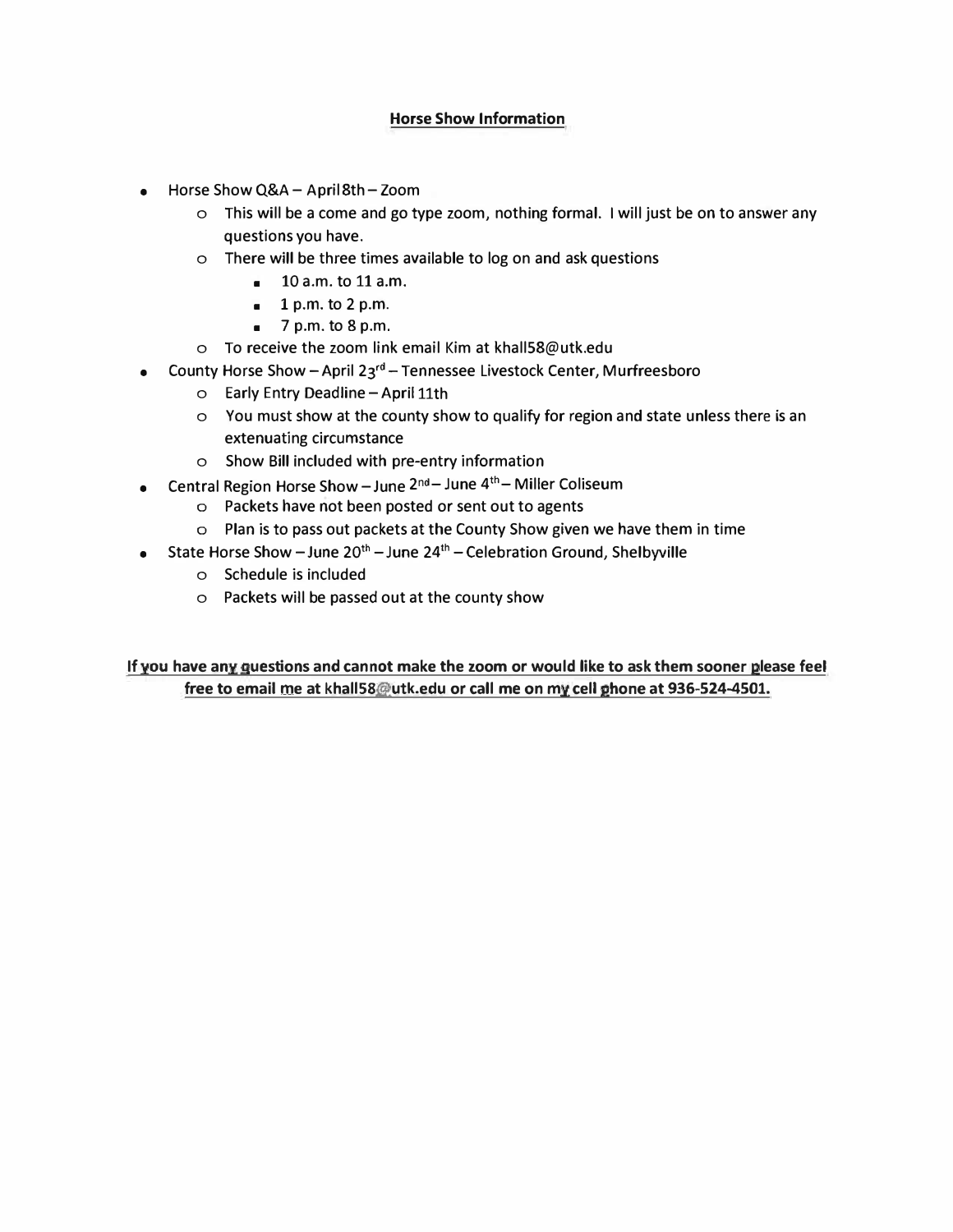# TRI-County **4-H Horse Sha**

**April 23, <sup>2022</sup> - Tennessee Livestock Center, Murfreesboro 1720 Greenland Drive, Murfreesboro**

- 1. Gaited Showmanship Sr.
- 2. Gaited Showmanship Jr. High
- 3. Gaited Showmanship Jr.
- 4. Non-Gaited Showmanship Sr.
- 5. Non-Gaited Showmanship Jr. High
	- 6. Non- Gaited Showmanship Jr.
	- 7. Gaited Halter Geldings
	- 8. Gaited Halter Mares
	- 9. Non-Gaited Halter Geldings
- 10. Non-Gaited Halter Mares
- 11. Halter Pony Open
- 12. Western Walk/Jog All Ages
- 13. Western Pleasure Jr.
- 14. Western Pleasure Jr. High
- 15. Western Pleasure Sr.
- 16. Ranch Walk/Jog Open
- 17. Ranch Pleasure Jr.
- 18. Ranch Pleasure Jr. High
- 19. Ranch Pleasure Sr.
- 20. Western Horsemanship W/J All Ages
- 21. Western Horsemanship Jr.
- 22. Western Horsemanship Jr. High
- 23. Western Horsemanship Sr.
- 24. Ranch Riding Walk/Trot All Ages
- 25. Ranch Riding- Jr.
- 26. Ranch Riding- Jr. High
- 27. Ranch Riding- Sr.
- 28. Reining Open
- 29. Hunter Under Saddle Walk/Trot All Ages
- 30. Hunter Under Saddle Jr.
- 31. Hunter Under Saddle Jr. High
- 32. Hunter Under Saddle Sr.
- 33. Hunt Seat Equitation Walk/Trot All Ages
- 34. Hunt Seat Equitation Jr.
- 35. Hunt Seat Equitation Jr. High
- 36. Hunt Seat Equitation Sr.
- 37. Gaited Pleasure (Open Tack) Jr.
- 38. Gaited Pleasure (Open Tack) Jr. High
- 39. Gaited Pleasure (Open Tack) Sr.
- 40. Gaited Equitation Jr.
- 41. Gaited Equitation Jr. High
- 42. Gaited Equitation Sr.
- 43. Pole Bending Jr.
- 44. Pole Bending Jr. High
- 45. Pole Bending Sr.
- 46. Barrel Racing Jr.
- 47. Barrel Racing Jr. High
- 48. Barrel Racing Sr.
- 49. Hunter Over Fences Open
- 50. Trail Walk/Jog Open
- 51. Trail Open
- 52. Trail (In Hand) Open

#### Horse/Rider Combo may not cross enter a walk/trot and lope class

## **Gates Open at 7:30 AM I Check In 7:30 - 8:30 I Negative Coggins Required**

Contact Kim Hall (615-452-1423), Leah Piper (615-444-9584), or Logan Hickerson (615-898-7710) for more information.